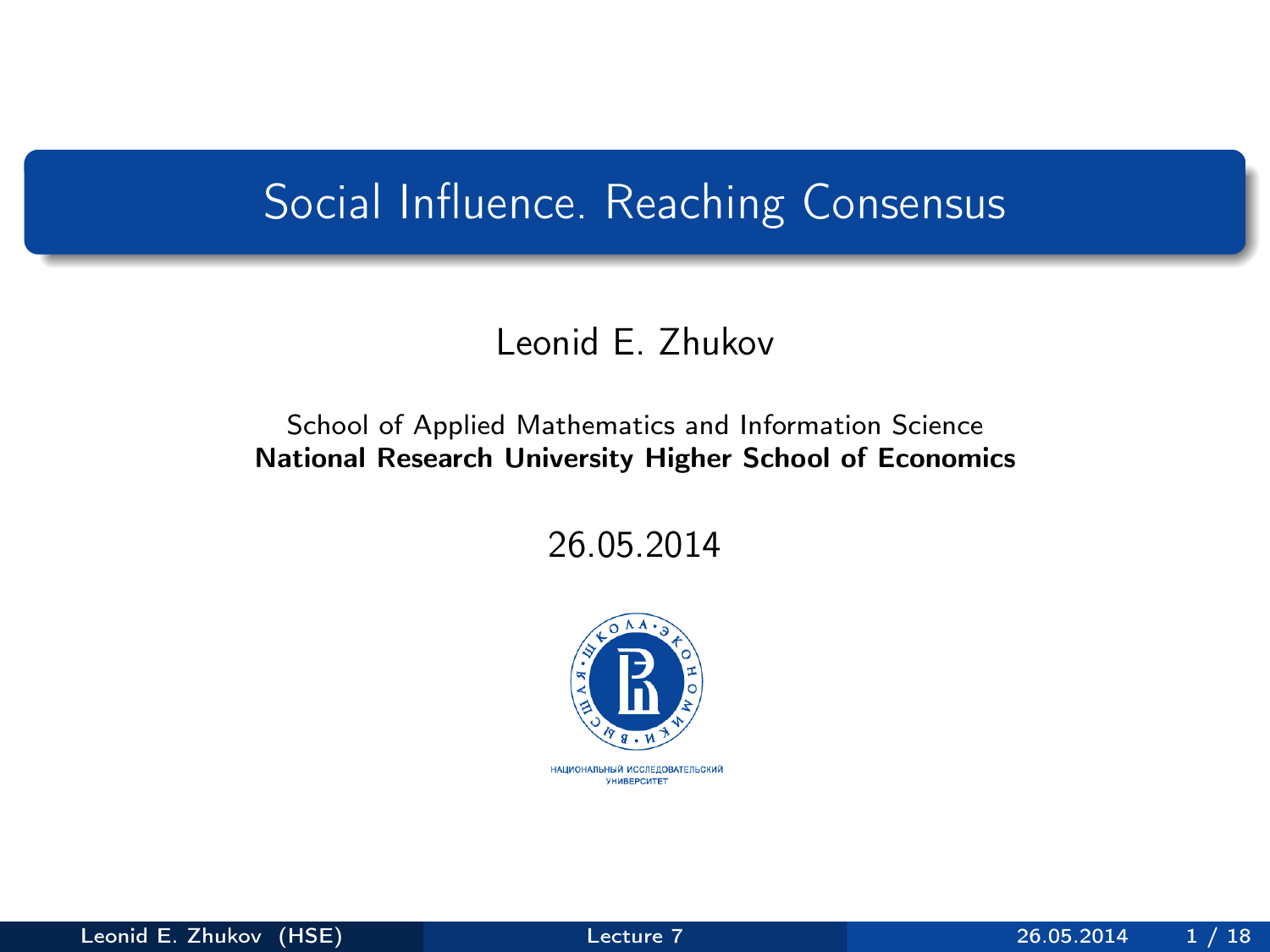Reaching a Consensus, Morris DeGroot 1974

Consensus  $=$  mutual agreement on a subject among group of people

- Group of people with opinions on the subject
- Can a common belief be reached?
- How long would it take?
- How each individual belief contribure to consensus?
- Which individuals have the most influence over final beliefs?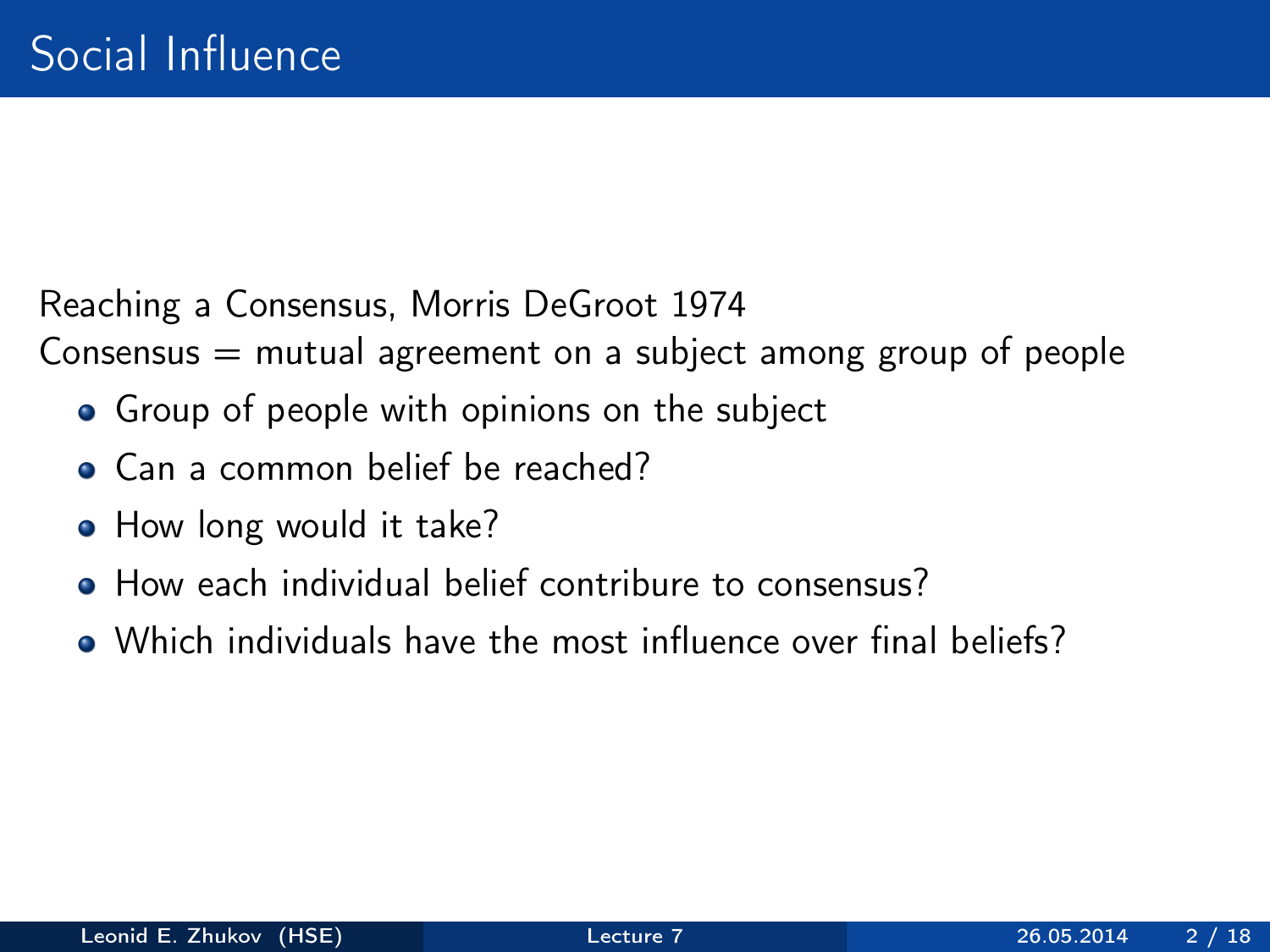- Opinion  $p_i(t) \in [0..1]$ ,
- $T_{ij}$  is weight on the opinion of others,  $i \rightarrow j$ , how much i "listens to opnion"of j
- $\sum_j \mathcal{T}_{ij} = 1$ , raw-stochastic matrix
- **•** Opinion update

$$
\rho_i(t+1) = \sum_j \, T_{ij} \rho_j(t)
$$

• Consensus is reached if

$$
\exists \lim_{t\to\infty} p_i(t) = p^{\infty}
$$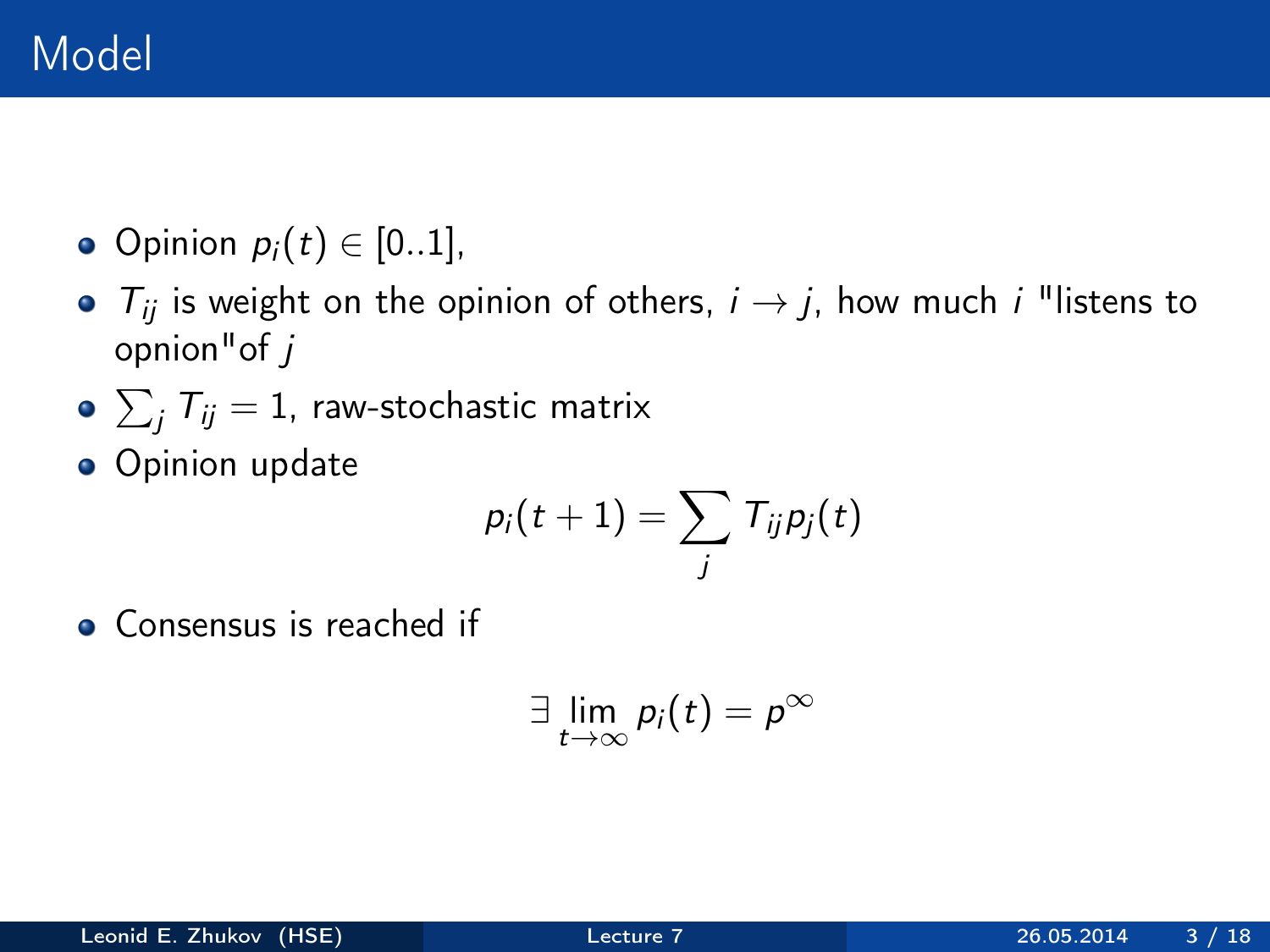Example 1



$$
\mathcal{T} = \begin{pmatrix} 1/3 & 1/3 & 1/3 \\ 1/2 & 1/2 & 0 \\ 0 & 1/4 & 3/4 \end{pmatrix}
$$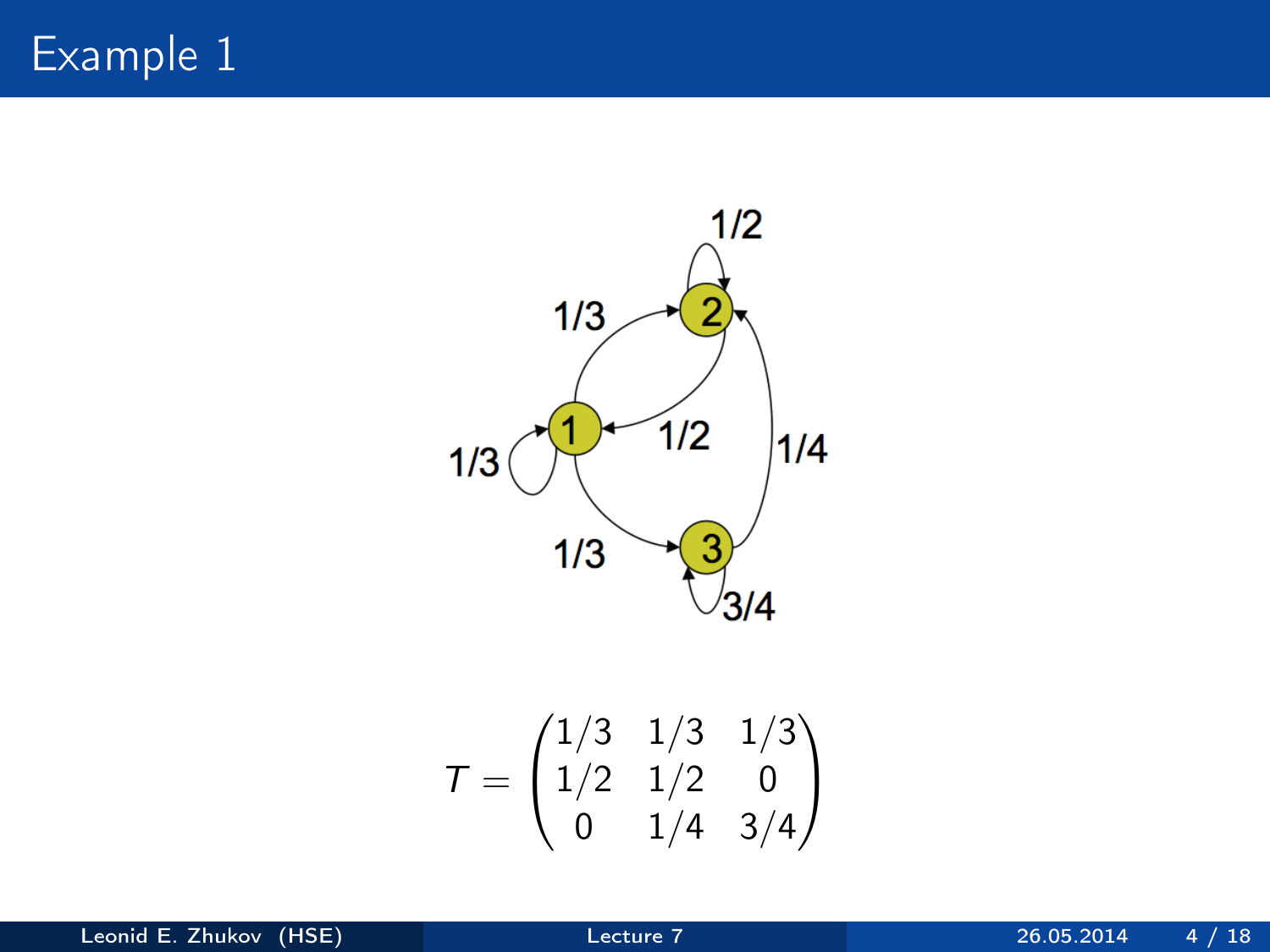# Example 1

**o** Initial beliefs

$$
p(0) = \begin{pmatrix} 1 \\ 0 \\ 0 \end{pmatrix}
$$

**•** Updating

$$
p(1) = Tp(0) = \begin{pmatrix} 1/3 & 1/3 & 1/3 \\ 1/2 & 1/2 & 0 \\ 0 & 1/4 & 3/4 \end{pmatrix} \begin{pmatrix} 1 \\ 0 \\ 0 \end{pmatrix} = \begin{pmatrix} 1/3 \\ 1/2 \\ 0 \end{pmatrix}
$$

$$
p(2) = Tp(1) = \begin{pmatrix} 1/3 & 1/3 & 1/3 \\ 1/2 & 1/2 & 0 \\ 0 & 1/4 & 3/4 \end{pmatrix} \begin{pmatrix} 1/3 \\ 1/2 \\ 0 \end{pmatrix} = \begin{pmatrix} 5/18 \\ 5/12 \\ 1/8 \end{pmatrix}
$$

**•** Consensus

$$
p(t) = Tp(t-1) = Ttp(0) \rightarrow \begin{pmatrix} 3/11 \\ 3/11 \\ 3/11 \end{pmatrix}
$$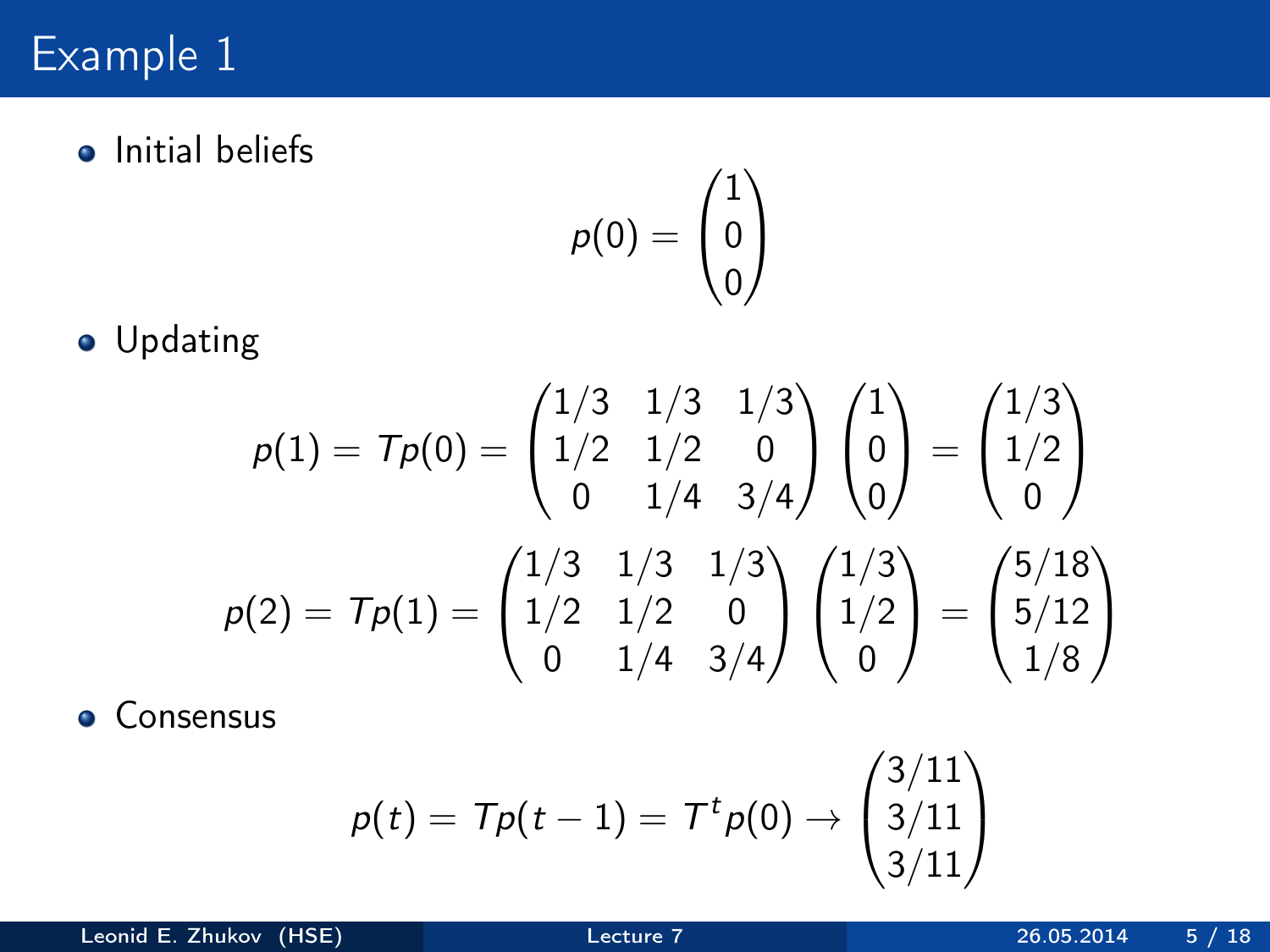

$$
\mathcal{T} = \begin{pmatrix} 0 & 1/2 & 1/2 \\ 1 & 0 & 0 \\ 1 & 0 & 0 \end{pmatrix}
$$

Leonid E. Zhukov (HSE) [Lecture 7](#page-0-0) 26.05.2014 6 / 18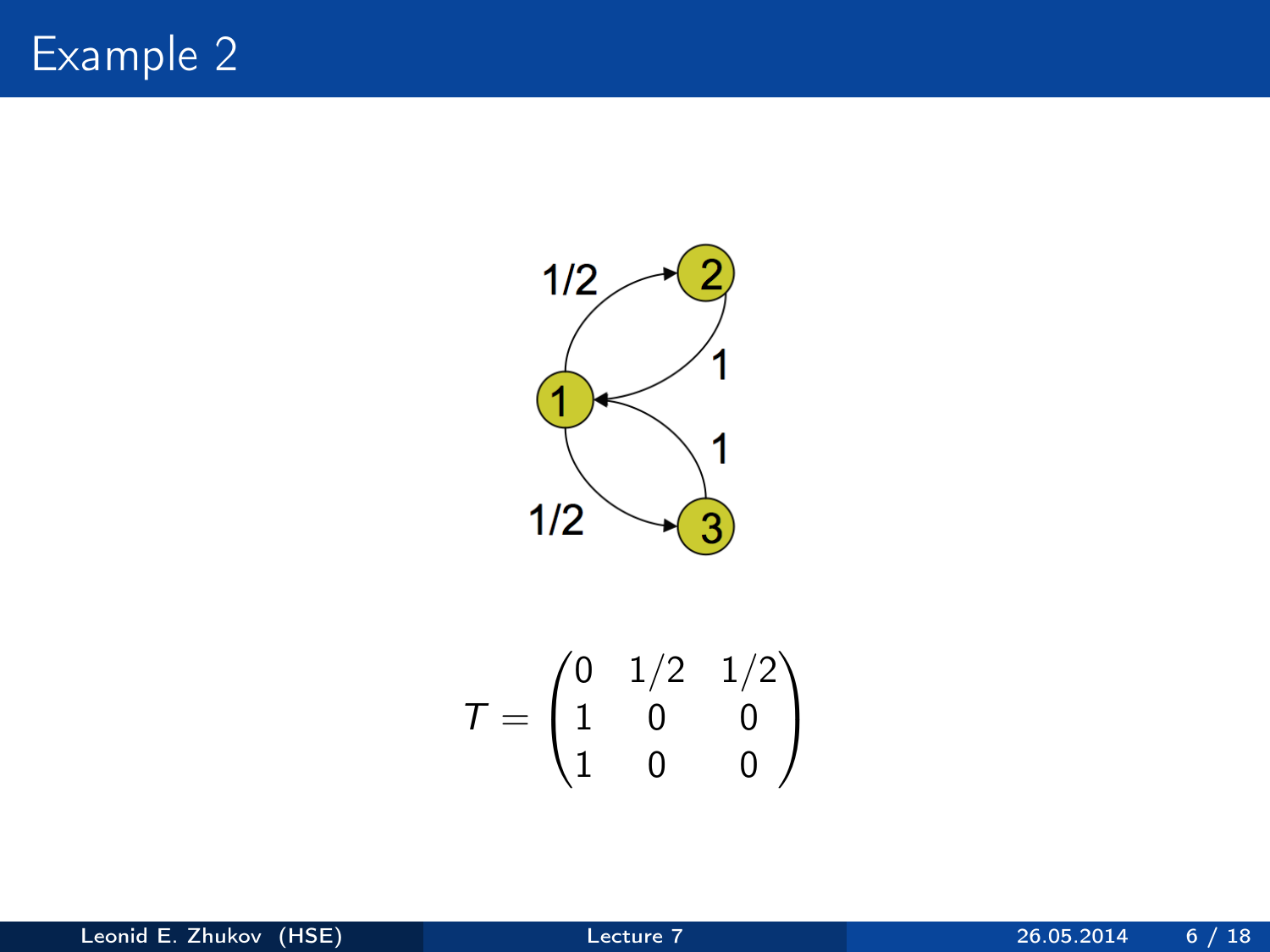### Example 2

**•** Initial beliefs

$$
\rho(0)=\begin{pmatrix}1\\0\\0\end{pmatrix}
$$

**•** Updating

$$
p(1) = Tp(0) = \begin{pmatrix} 0 & 1/2 & 1/2 \\ 1 & 0 & 0 \\ 1 & 0 & 0 \end{pmatrix} \begin{pmatrix} 1 \\ 0 \\ 0 \end{pmatrix} = \begin{pmatrix} 0 \\ 1 \\ 1 \end{pmatrix}
$$

$$
p(2) = Tp(1) = \begin{pmatrix} 0 & 1/2 & 1/2 \\ 1 & 0 & 0 \\ 1 & 0 & 0 \end{pmatrix} \begin{pmatrix} 0 \\ 1 \\ 1 \end{pmatrix} = \begin{pmatrix} 1 \\ 0 \\ 0 \end{pmatrix}
$$

**•** Consensus

$$
\nexists \lim_{t\to\infty} T^t \rho(0)
$$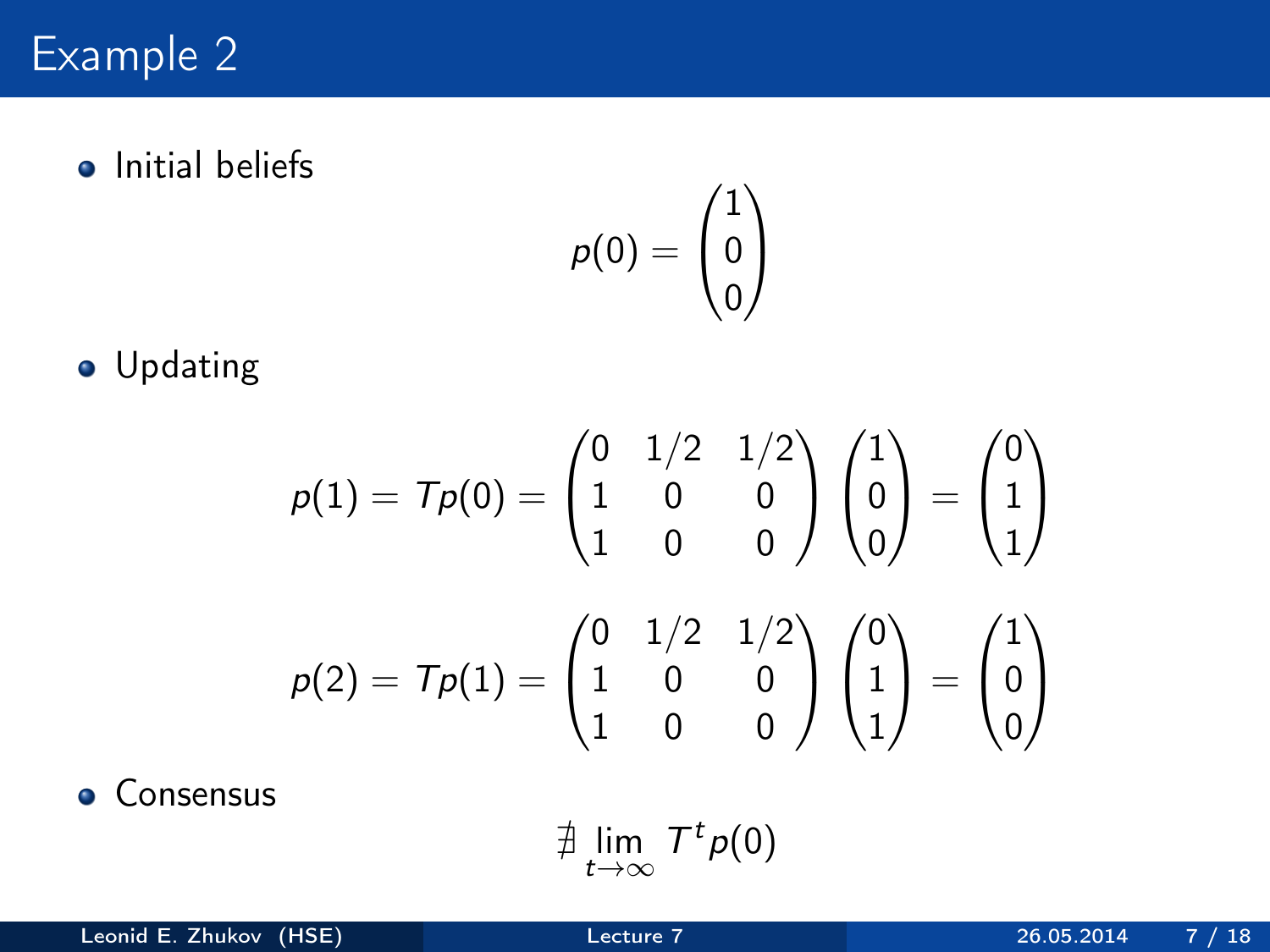### Linear algebra, Graph theory, Markov chain theory. Perron & Frobenius, 1912

### Theorem

Let A be a square non-negative  $A_{ii} \geq 0$  irreducable matrix and  $\rho(A) =$  max $_i(|\lambda_i|)$  its spectral radius. Then 1.  $\rho(A) > 0$  and  $\lambda_0 = \rho(A)$  is an eigenvalue with multiplicity one 2. Left and right eigenvectors associated with  $\lambda_0$  are strictly positive 3. Any other eigenvalue  $|\lambda| < \rho(A)$ 4. min $_{i}\sum_{j}A_{ij}\leq\rho(A)\leq$  max $_{i}\sum_{j}A_{ij}$ 

Reducible matrix:

$$
P^T A P = \begin{pmatrix} B & C \\ 0 & D \end{pmatrix}
$$

Irreducable matrix  $=$  strongly connected graph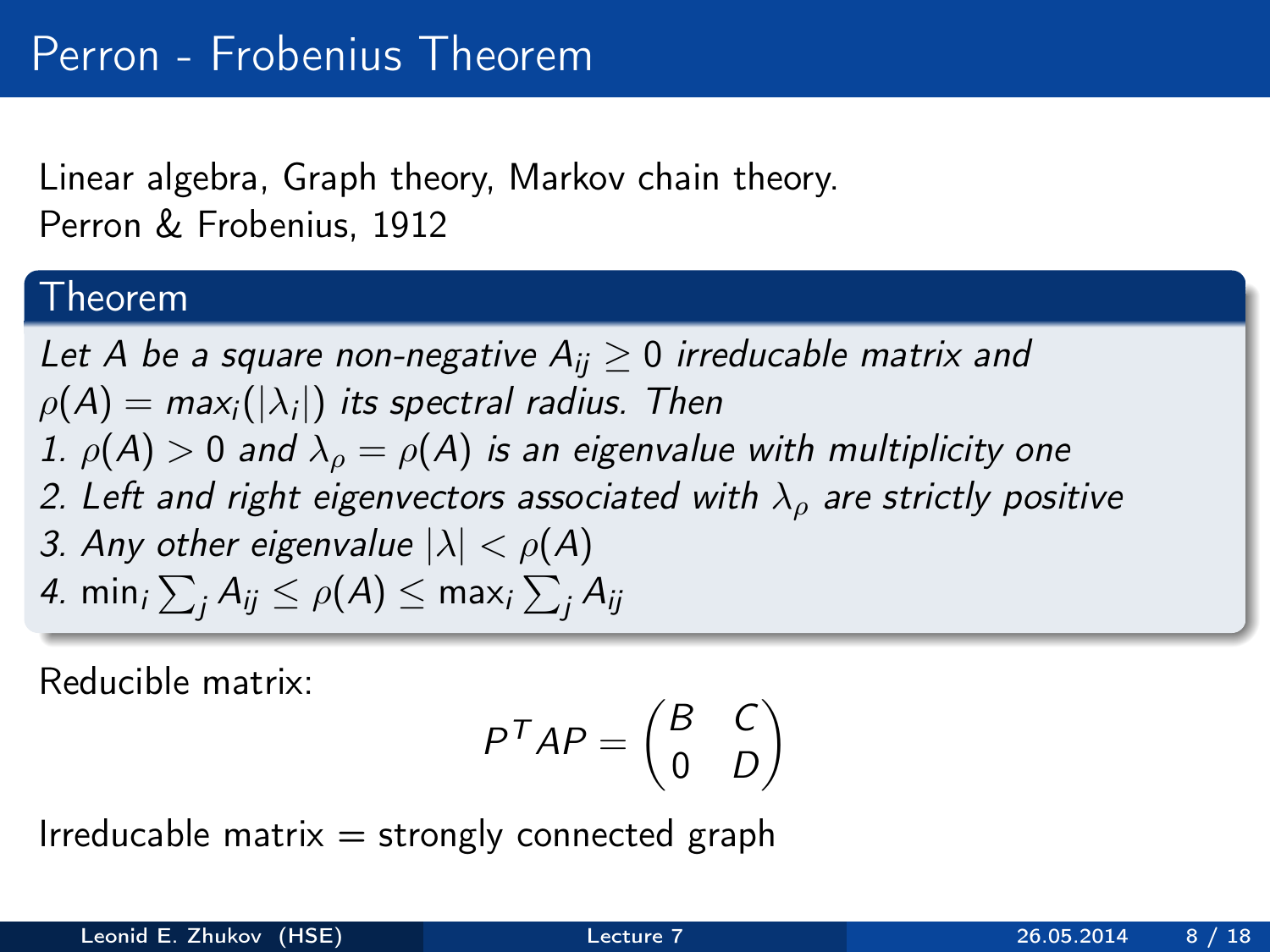Example 1:

$$
\mathbf{T} = \begin{pmatrix} 1/3 & 1/3 & 1/3 \\ 1/2 & 1/2 & 0 \\ 0 & 1/4 & 3/4 \end{pmatrix}
$$
  
Right:  $\mathbf{Tp} = \lambda \mathbf{p}$ ,  $\lambda = \{1, 0.5, 0.083\}$ ,  $p_1 = \begin{pmatrix} 0.58 \\ 0.58 \\ 0.58 \end{pmatrix}$   
Left:  $\mathbf{pT} = \mathbf{p}\lambda$ ,  $\lambda = \{1, 0.5, 0.083\}$ ,  $p_1 = (0.46, 0.62, 0.62)$ 

Example 2:

$$
\mathbf{T} = \begin{pmatrix} 0 & 1/2 & 1/2 \\ 1 & 0 & 0 \\ 1 & 0 & 0 \end{pmatrix}
$$
  
Right:  $\mathbf{Tp} = \lambda \mathbf{p}, \ \lambda = \{1, 0, -1\}, \ p_1 = \begin{pmatrix} 0.58 \\ 0.58 \\ 0.58 \end{pmatrix}$   
Left:  $\mathbf{pT} = \mathbf{p}\lambda, \ \lambda = \{1, 0, -1\}, \ p_1 = (0.82, 0.41, 0.41)$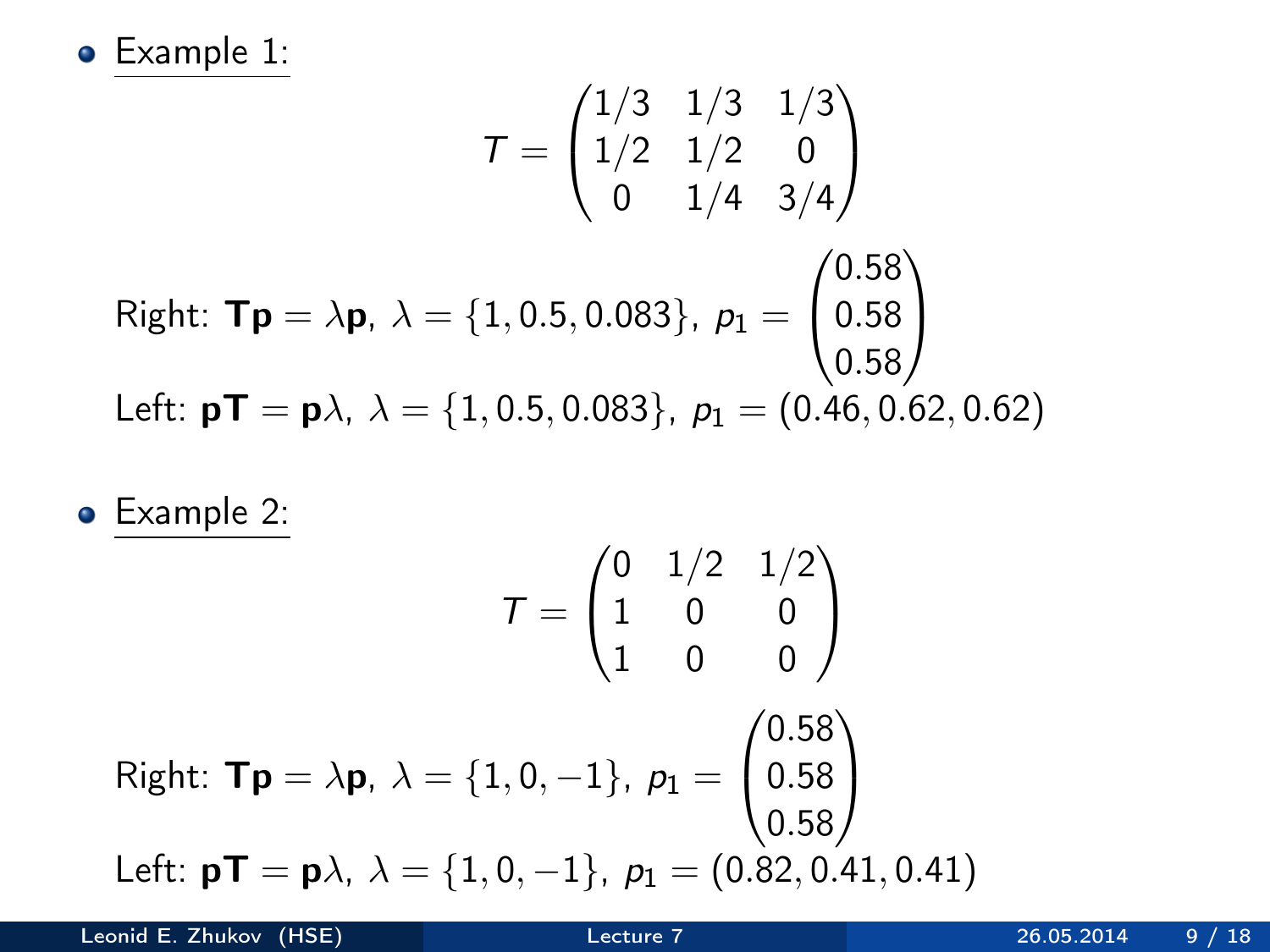- **T** row-stochastic (right stocastic) matrix , i.e.  $T_{ij} \geq 0, \, \sum_j T_{ij} = 1$
- Perron-Frobenius: if **A** stochastic, then  $\lambda_o = \rho(A) = 1$
- If **A** row stochastic, it has right eigenvector  $e = (1, 1, ...1)^T$ ,  $A$ e $=\lambda$ e,  $\sum_{j}A_{ij}$ e $_{i}=1\cdot$  e $_{i}$ ,  $\lambda=1$
- T: has largest eigenvalue  $\lambda_1 = 1$  $Tp = \lambda p$  - corresponding right (column) eigenvector  $p_1 = e = (1, 1, ... 1)^T = const$  $pT = p\lambda$ , - corresponding left (row) eigenvector all positive  $p_{1i} > 0$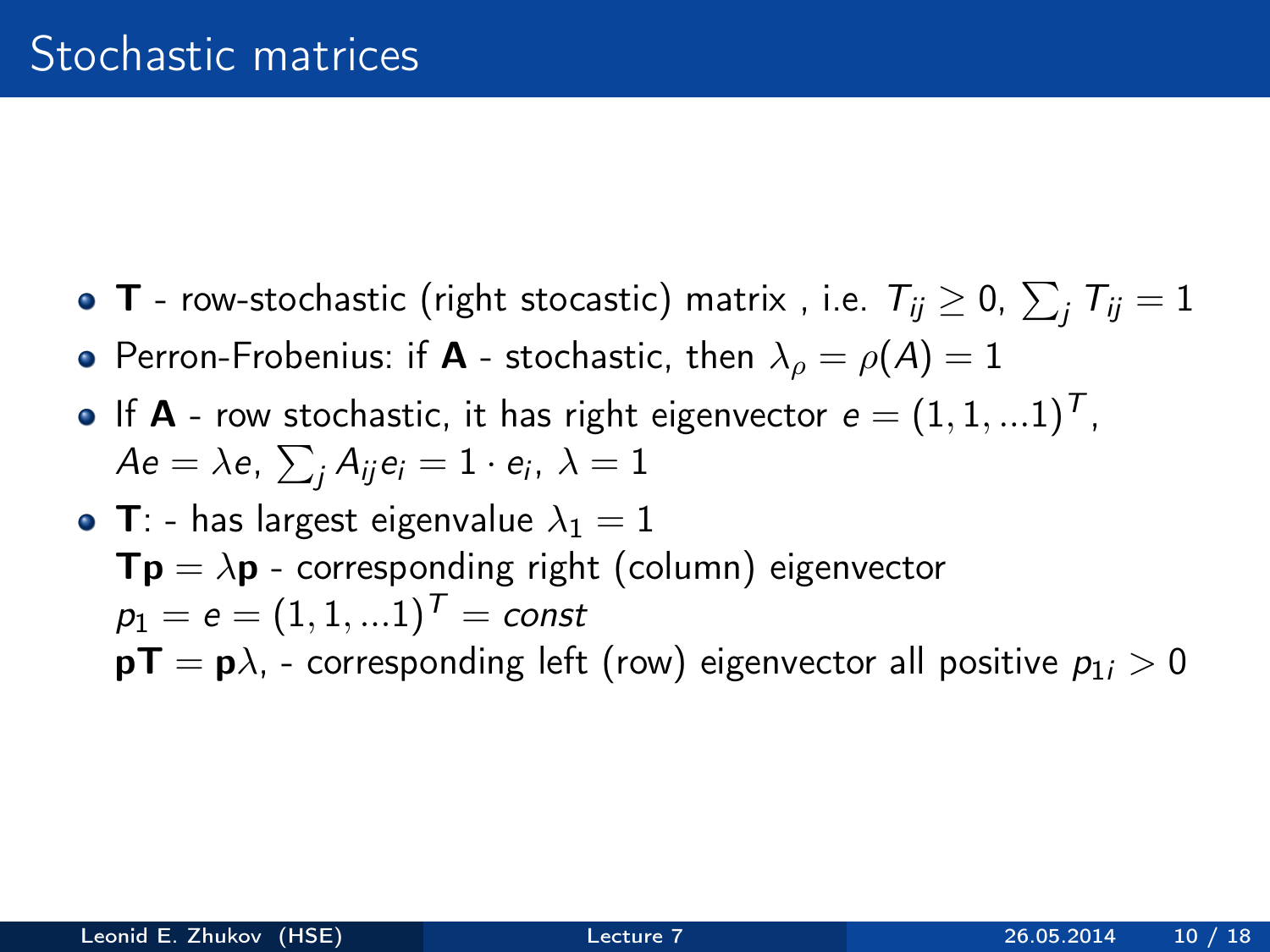• A graph is *aperiodic* if the greatest common divisor of the lengths of its cycles is one (there is no integer  $k > 1$  that divides the length of every cycle of the graph)



• Convergence: stongly connected and aperiodic graph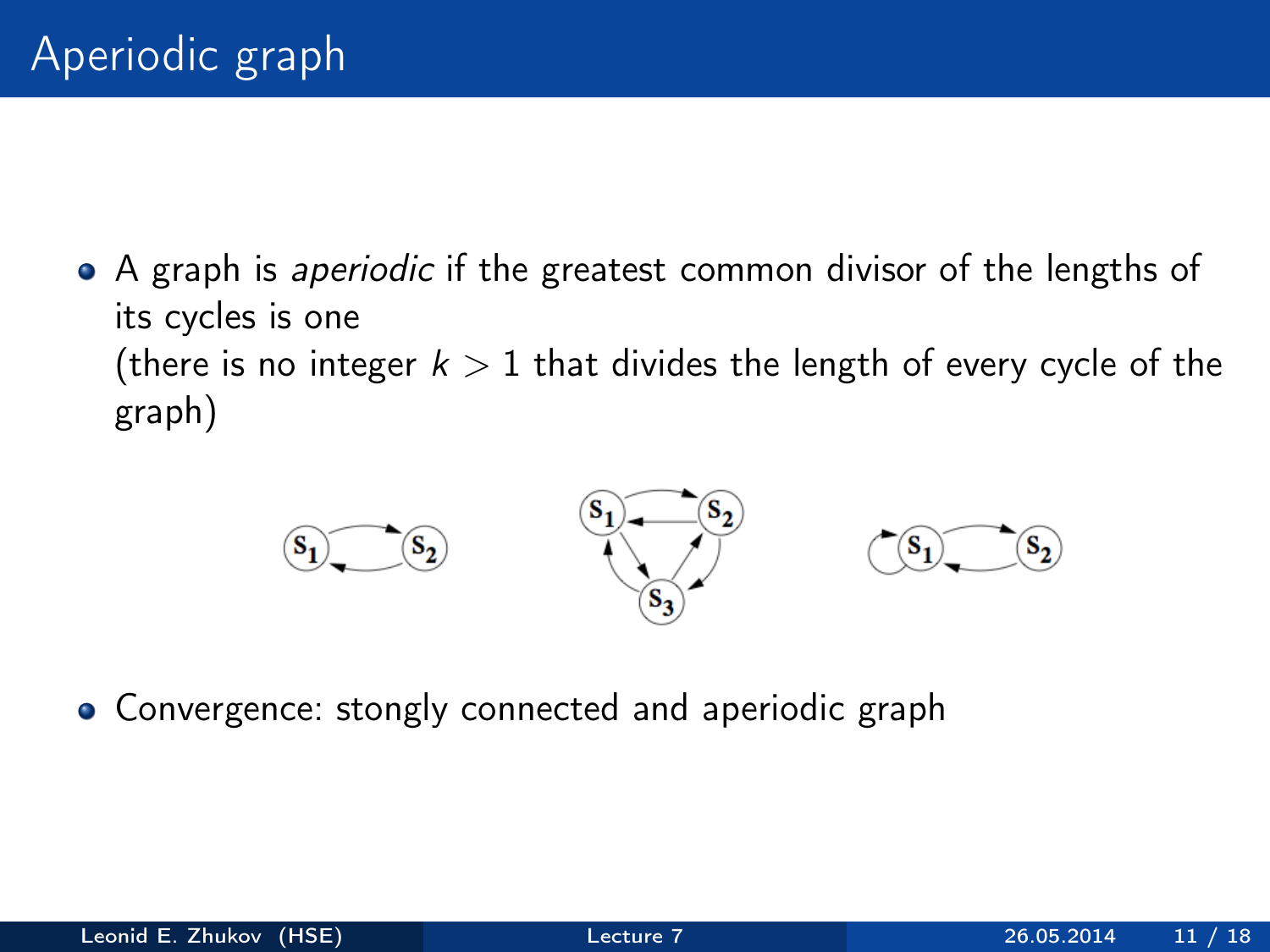# Limiting belief

$$
p(t) = Tp(t-1), t \to \infty, p(t) \to p^{\infty}
$$
  

$$
p^{\infty} = Tp^{\infty}, \lambda_1 = 1, p^{\infty} = \begin{pmatrix} c \\ \cdots \\ c \end{pmatrix}
$$
  

$$
p^{\infty} = \lim_{t \to \infty} T^t p(0),
$$

$$
\rho^{\infty} = \begin{pmatrix} c \\ \dots \\ c \end{pmatrix} = \begin{pmatrix} T_{11} & \dots & T_{1n} \\ \dots & \dots & \dots \\ T_{n1} & \dots & T_{nn} \end{pmatrix}^{t} \begin{pmatrix} p_1(0) \\ \dots \\ p_n(0) \end{pmatrix}
$$
  
\n
$$
\lim_{t \to \infty} \begin{pmatrix} T_{11} & \dots & T_{1n} \\ \dots & \dots & \dots \\ T_{n1} & \dots & T_{nn} \end{pmatrix}^{t} = \begin{pmatrix} s_1 & s_2 & \dots & s_n \\ s_1 & s_2 & \dots & s_n \\ s_1 & s_2 & \dots & s_n \end{pmatrix} = S = \begin{pmatrix} \vec{s} \\ \vec{s} \\ \vec{s} \end{pmatrix}
$$
  
\n
$$
\begin{pmatrix} 1/3 & 1/3 & 1/3 \\ 1/2 & 1/2 & 0 \\ 0 & 1/4 & 3/4 \end{pmatrix}^{20} = \begin{pmatrix} 0.27 & 0.36 & 0.36 \\ 0.27 & 0.36 & 0.36 \\ 0.27 & 0.36 & 0.36 \end{pmatrix}
$$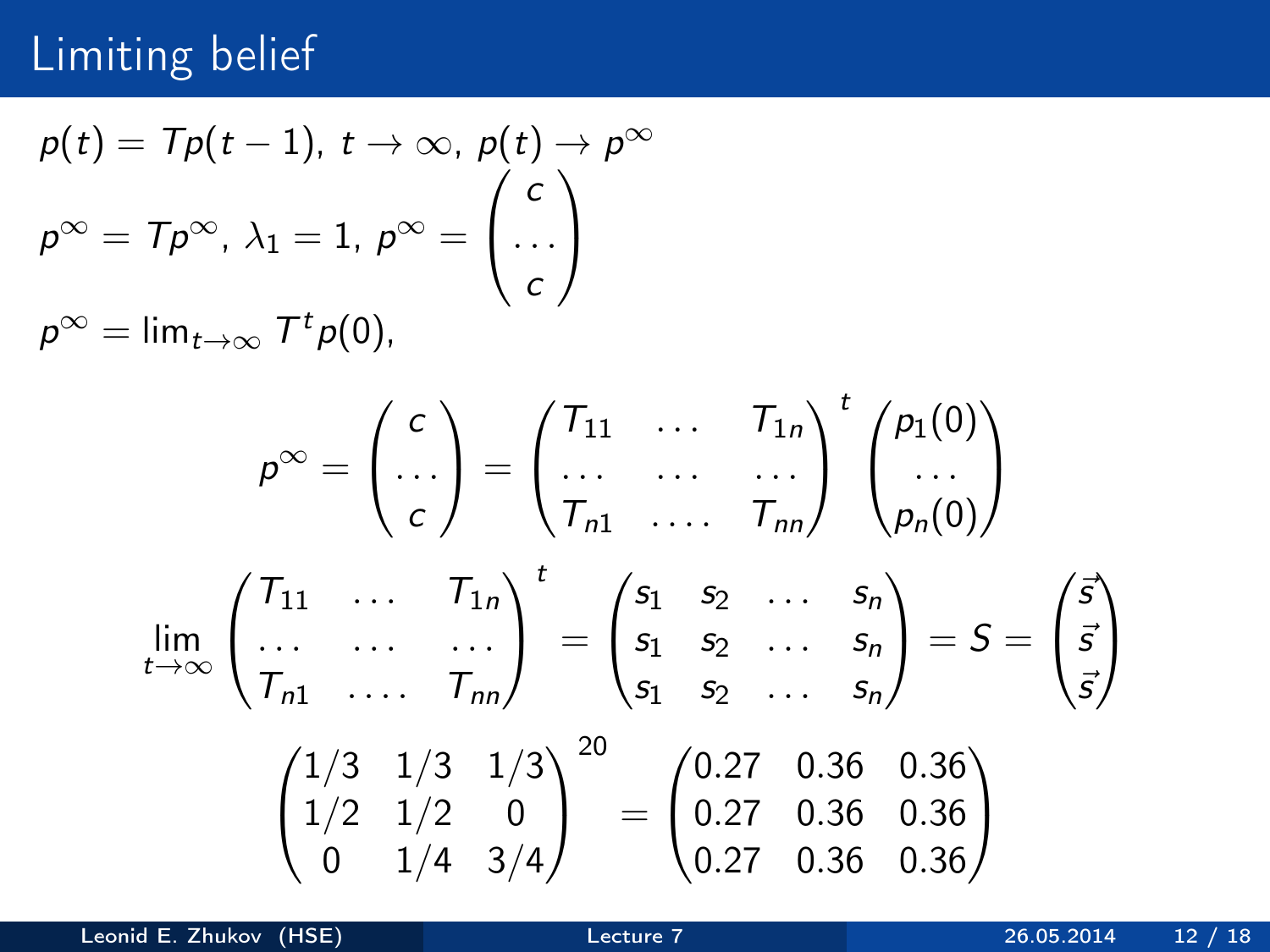## Social influence

$$
\begin{aligned}\n\bullet \ \rho^{\infty} &= \lim_{t \to \infty} \mathcal{T}^t \rho(0) = Sp(0) \\
\rho^{\infty} &= \lim_{t \to \infty} \mathcal{T}^t \rho(1) = \lim_{t \to \infty} \mathcal{T}^t \mathcal{T} \rho(0) = ST \rho(0) \\
(S - ST) \rho(0) &= 0, \quad S = ST, \quad \begin{pmatrix} \vec{s} \\
\vec{s} \\
\vec{s} \end{pmatrix} = \begin{pmatrix} \vec{s} \\
\vec{s} \\
\vec{s} \end{pmatrix} \mathcal{T}\n\end{aligned}
$$

$$
\bullet
$$
 s - left eigenvector  $T$ 

$$
\vec{s} = \vec{s} \cdot T
$$

• Influence

$$
p^{\infty}=\vec{s}\cdot p(0)=\sum_i s_i p_i(0)
$$

- $\vec{s} = (0.27, 0.36, 0.36)$
- Eigenvector centrality

$$
A^T p = p
$$

$$
\vec{p}A = \vec{p}
$$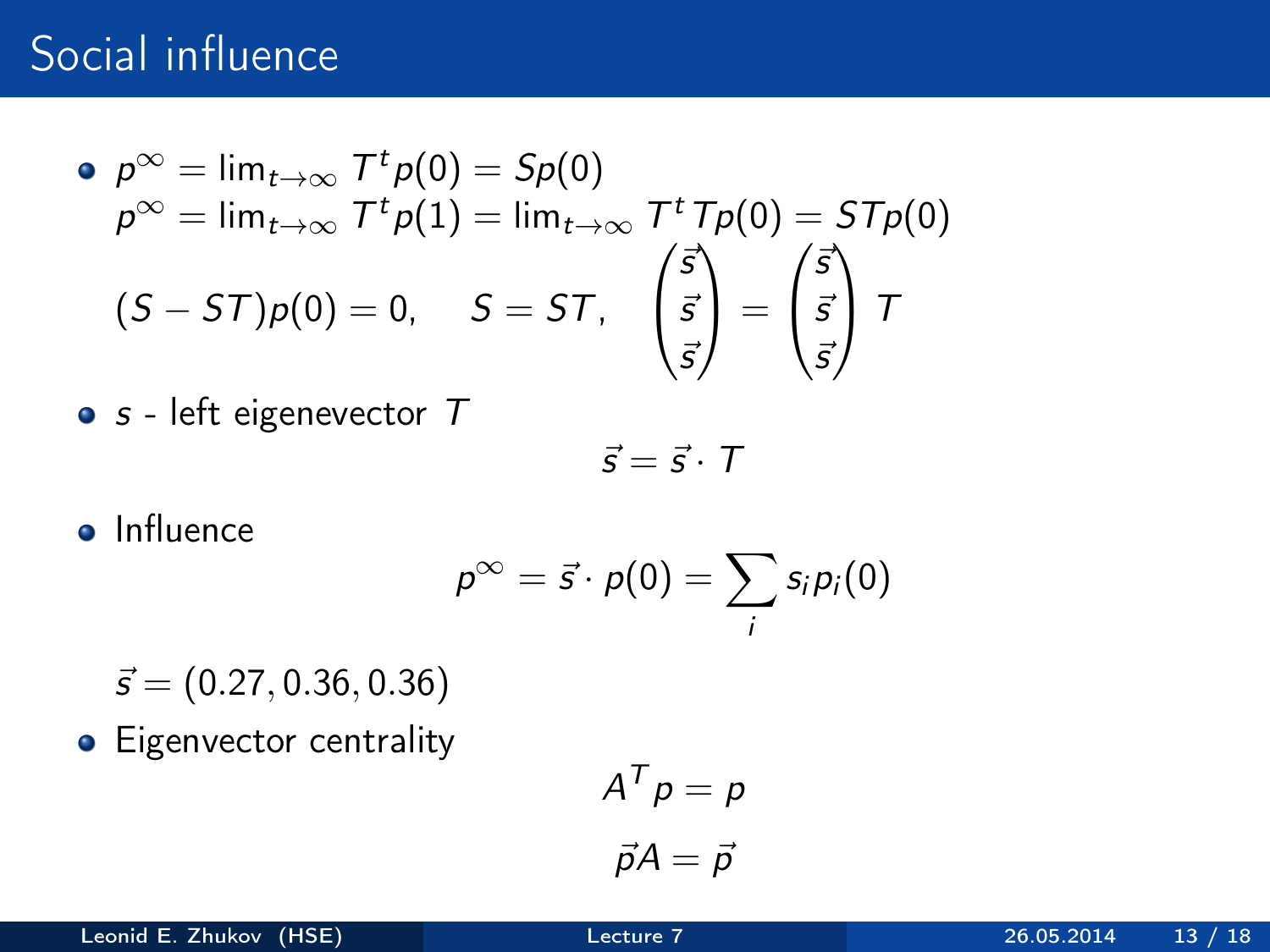### Closed sets

 $\bullet$  A set of nodes C is called a *closed set* if there is no direct link from the node in C to the node outside C (there is no  $i \in C$  and  $j \notin C$ such that  $T_{ii} > 0$ )



- $\bullet$  T is convergent if and only if every set of nodes that is strongly connected and closed is aperiodic
- Every strongly connected closed and aperiodic set will reach own consensus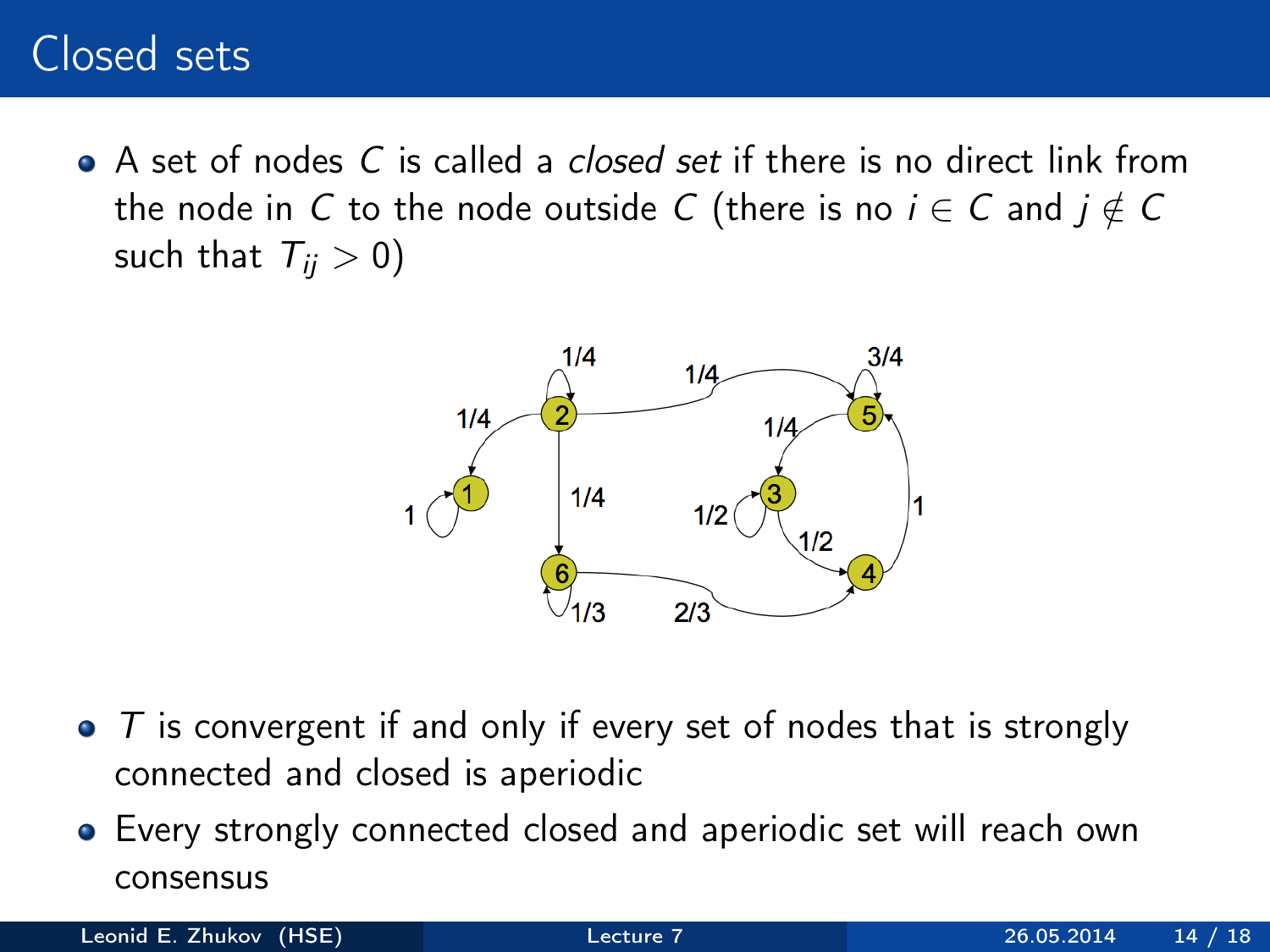• Time-varying updates:

$$
\rho(t) = \left[ (1-\lambda(t))l + \lambda(t)\,\hat{\mathit{T}} \right]\rho(t-1)
$$

• Time-varying weights on own beliefs:

$$
p(t) = D \hat{\mathcal{T}} p(t-1) + (I - D)p(0)
$$

**Similar beliefs:** 

$$
T_{ij}(p(t)) = \left\{ \begin{array}{ll} \frac{1}{n_i(p(t))}, & |p_i(t) - p_j(t)| < d, n_i = \#\{k : |p_i - p_k| < d\} \\ 0, & \text{otherwise} \end{array} \right.
$$

**o** Close beliefs:

$$
T_{ij}(p(t)) = \frac{e^{-\gamma_{ij}|p_i(t)-p_j(t)|}}{\sum_k e^{-\gamma_{ik}|p_i(t)-p_k(t)|}}
$$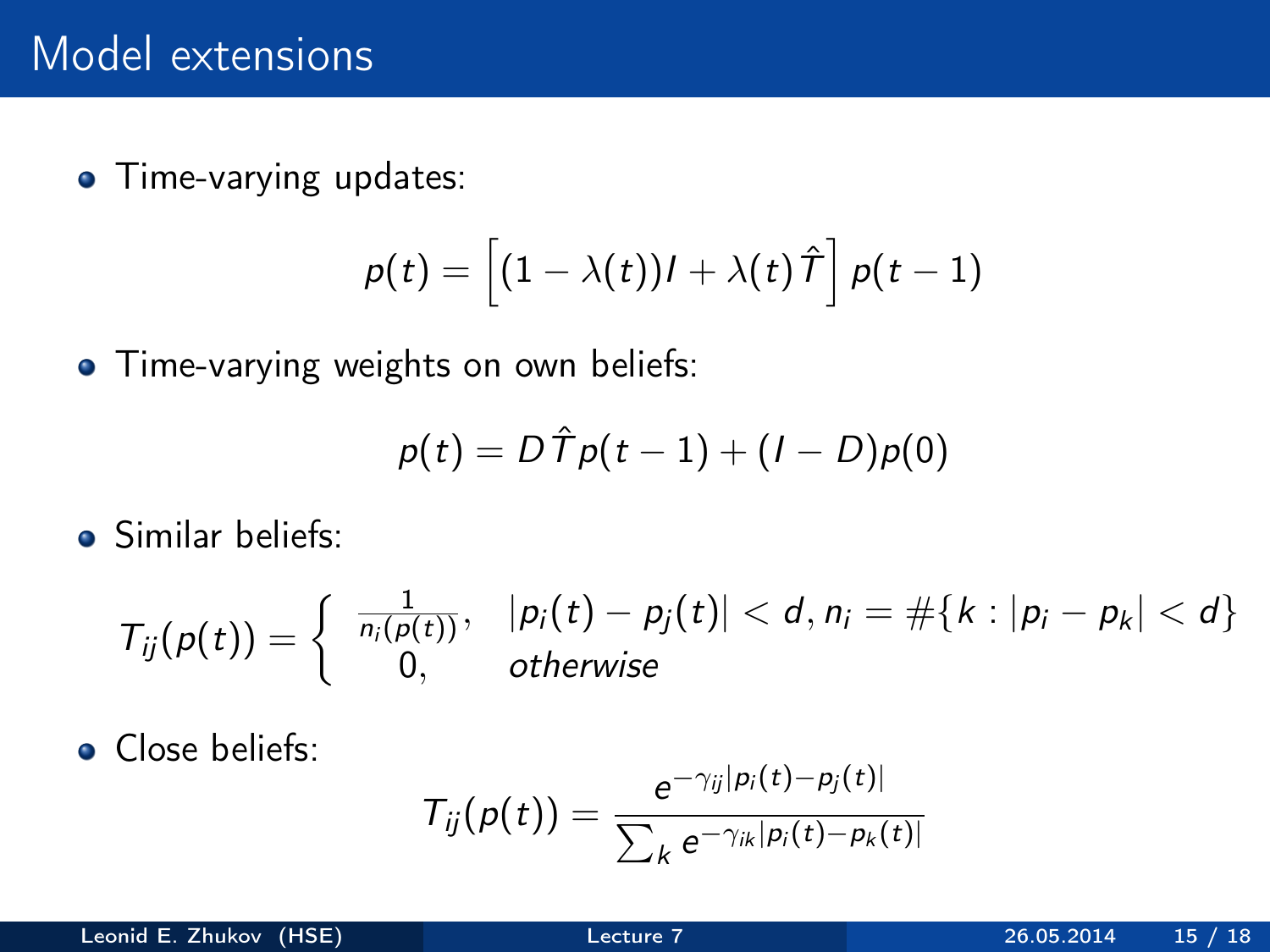Noah Friedkin 1991, ..,1999

- **•** interpersonal influence for collective decisions
- modifying attitudes and opinions by interaction
- $\bullet$  influence process in a group of N actors:

$$
\mathbf{y}(t) = \mathbf{A}\mathbf{W}\mathbf{y}(t-1) + (\mathbf{I} - \mathbf{A})\mathbf{y}(1)
$$

 $y(t)$  - vector of actors' opinion at time t  $y(1)$  - vector of actors' initial opinion  $W - N \times N$  matrix of interpersonal influence  $A = diag(a_{11},.., a_{NN})$  - matrix of actors' suceptebilities to interpersonal influence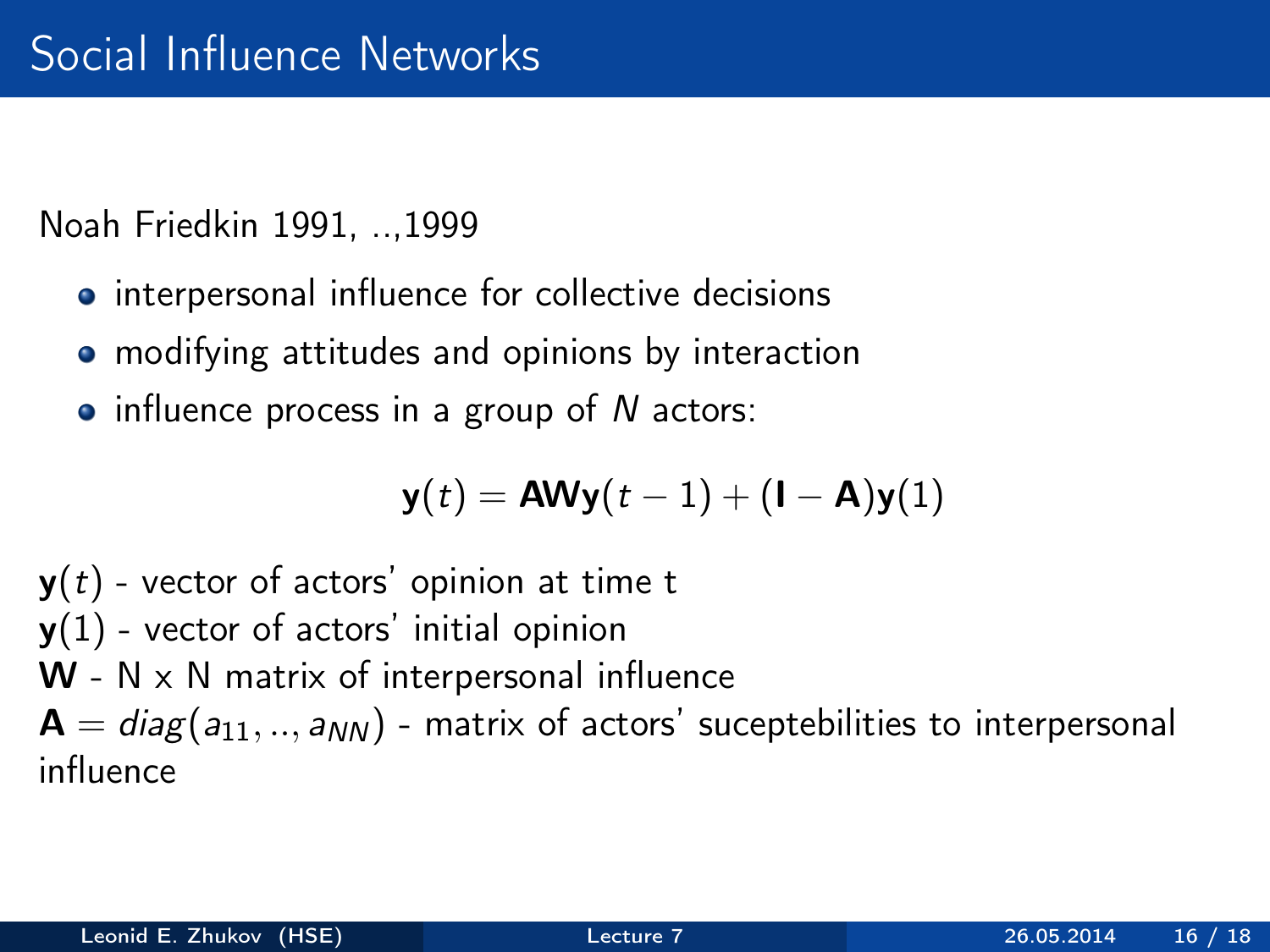Assuming the process reaches an equilibrium,  $\lim_{t\to\infty} y(t) = y(\infty)$ 

$$
\mathbf{y}(\infty) = \mathbf{A}\mathbf{W}\mathbf{y}(\infty) + (\mathbf{I} - \mathbf{A})\mathbf{y}(1)
$$

Solution:

$$
\mathbf{y}(\infty) = (\mathbf{I} - \mathbf{A}\mathbf{W})^{-1}(\mathbf{I} - \mathbf{A})\mathbf{y}(1)
$$